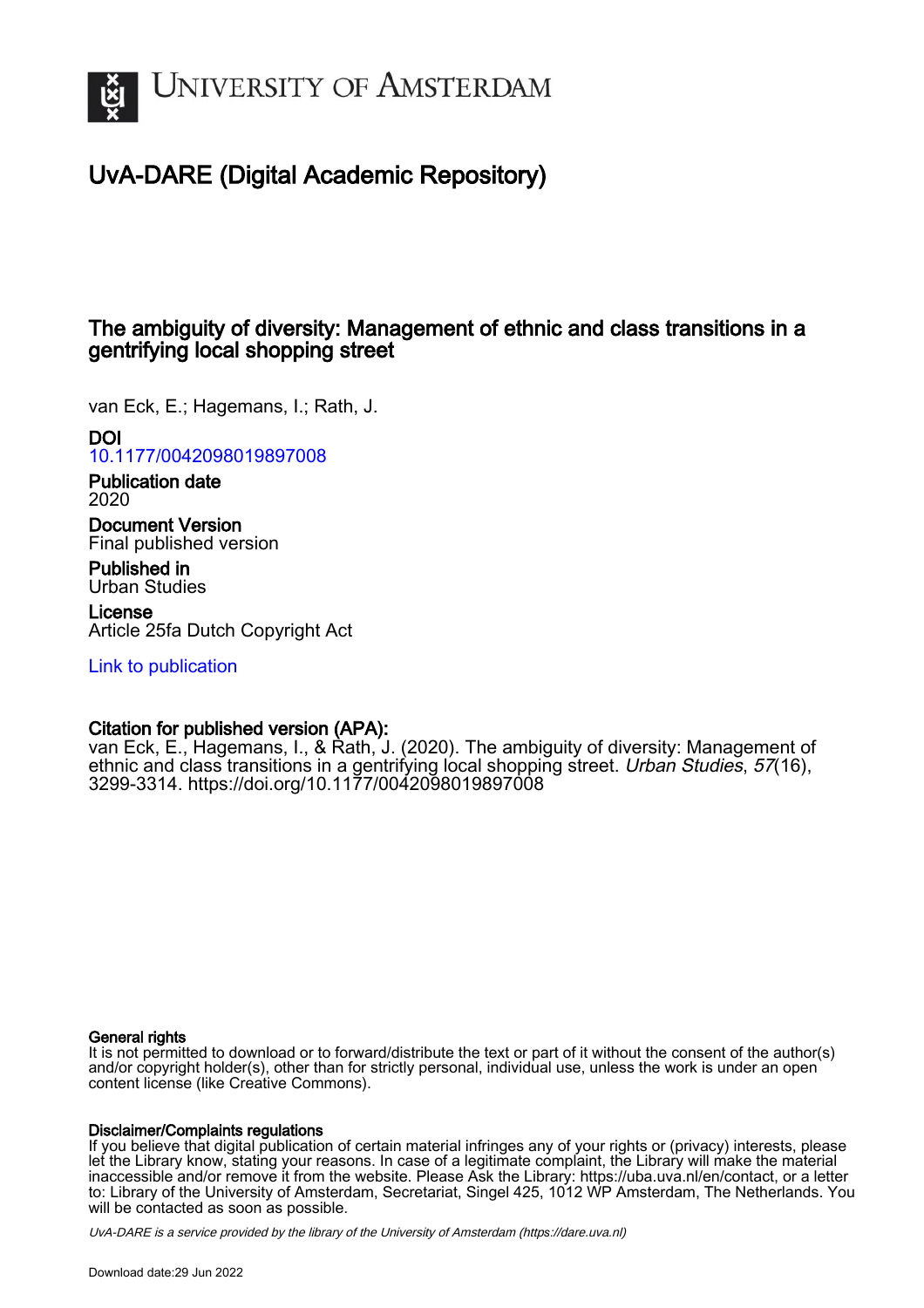Article

### **Urban** Studies

Urban Studies 2020, Vol. 57(16) 3299–3314 - Urban Studies Journal Limited 2020 Article reuse guidelines: [sagepub.com/journals-permissions](https://uk.sagepub.com/en-gb/journals-permissions) [DOI: 10.1177/0042098019897008](https://doi.org/10.1177/0042098019897008) <journals.sagepub.com/home/usj>



#### Emil van Eck Radboud University, Netherlands

shopping street

Iris Hagemans

Amsterdam University of Applied Sciences, Netherlands

The ambiguity of diversity:

Management of ethnic and class transitions in a gentrifying local

# Jan Rath

University of Amsterdam, Netherlands

#### Abstract

As a malleable concept with a relatively positive resonance, 'diversity' proves to be a useful tool to legitimise a range of policy strategies, goals and outcomes. In the Netherlands, the concept has gained a central role in the implementation of social mixing policies targeting so-called problematic neighbourhoods by introducing a better 'mixed' or 'balanced' population. The discursive celebration of such a mixed neighbourhood, however, often carefully evades the question: 'A mix of what?' Closer inspection of policy interventions reveals that the different meanings of diversity are employed to claim urban space for some groups, while excluding others. This is illustrated by a range of micro-management strategies in a shopping street in Amsterdam, Javastraat. Framed as promoting diversity, they form a symbolically loaded strategy to covertly manage ethnic and class transition by targeting the retail landscape. This article explores the (discursive) remaking of the shopping street and the consequences thereof for shopkeepers and local residents.

#### Keywords

diversity, ethnic businesses, gentrification, retail

Corresponding author:

Iris Willemijn Hagemans, Amsterdam University of Applied Sciences, Wibautstraat 3b, Amsterdam, 1091 GH, Netherlands. Email: i.w.hagemans@hva.nl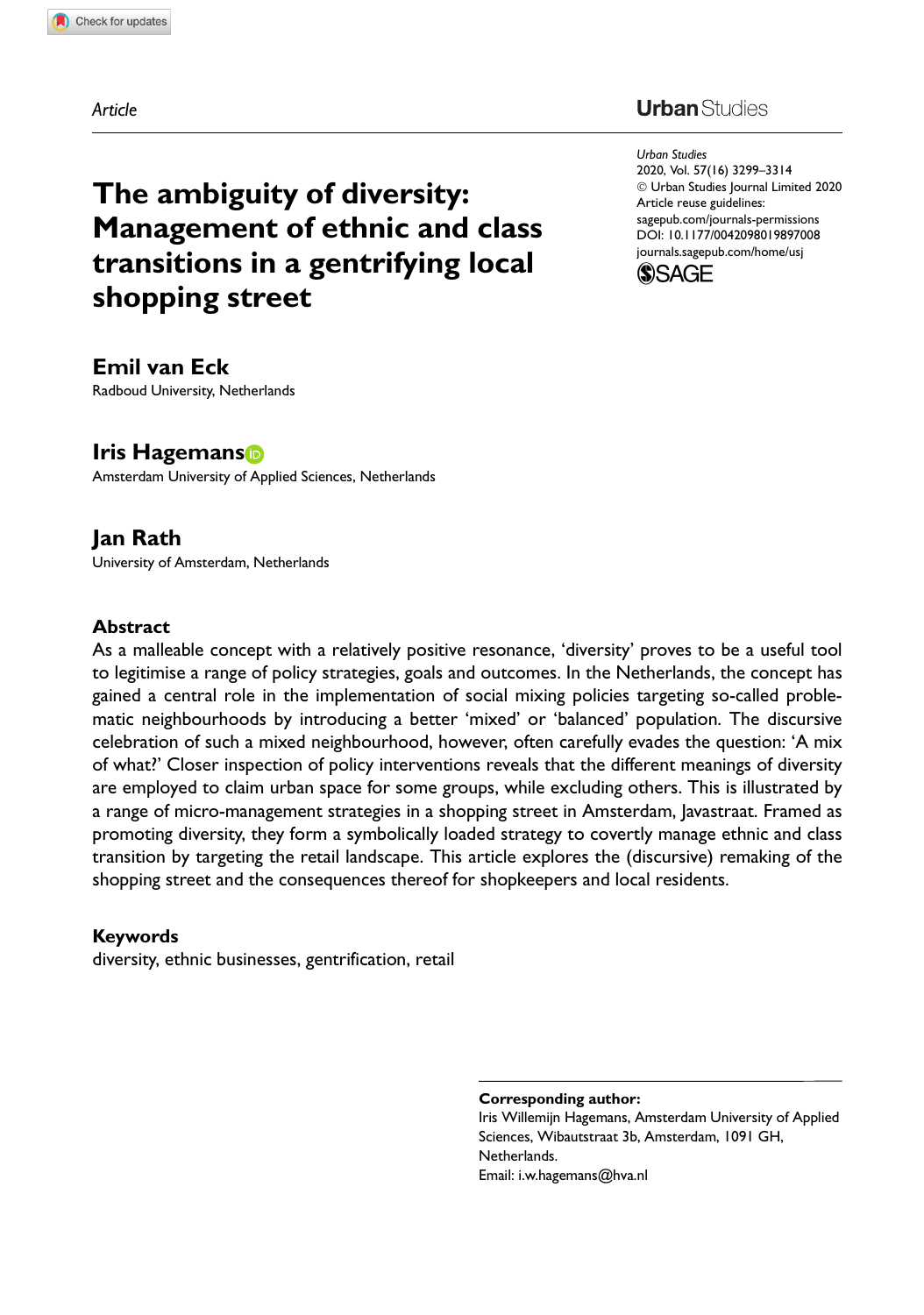#### 摘要

"多样性"作为一个能引起相对积极共鸣的可延展概念, 被证明是为一系列政策策略、目标 和结果赋予正当性的有用工具。在荷兰,"多样性"概念在针对所谓"问题街区"引入更"混 合"或"平衡"居住人口的社会混合政策的实施中发挥了核心作用。然而, 对这种混合街区 的话语颂扬, 经常小心翼翼地回避这样一个问题: "什么的混合?"我们更细致地考察政 策干预后发现, 有人利用多样性的不同含义来为一些群体主张城市空间, 同时排斥其他 群体。阿姆斯特丹购物街"爪哇街"的一系列微管理策略说明了这一点。在促进多样性的名 义下,它们汇聚成了一套象征性的策略,通过瞄准零售空间来悄悄地管理族群结构和阶 层结构的转变。本文探讨了该购物街的(话语性)改造及其对店主和当地居民的影响。

#### 关键词

多样性、民族风情商业、绅士化、零售

Received May 2019; accepted November 2019

## Introduction

On a cold January afternoon in Amsterdam, a group of international scholars gathered in Javastraat, a long shopping street in the Indische Buurt in the eastern part of the city, for a tour of a street in transition guided by the governmental shopping street manager. 'Diversity' turned out to be the key term to describe the shopping street and its history, as well as to legitimise the actions undertaken by the municipality, housing associations and private developers to revitalise it. Counting over a hundred different nationalities amongst its residents, the Indische Buurt is undeniably an ethnically diverse area. But now that the area is gradually becoming the turf of (mainstream Dutch) young urban professionals, diversity is increasingly employed to describe differentiations in terms of class, educational backgrounds and length of residence. A growing number of visitors and backpackers staying in the local hostel add to the mixture of people that can be found browsing and shopping on Javastraat. This pattern of radical heterogeneity, which Steven Vertovec (2007) has called 'super-diversity', manifests itself in Javastraat's retail landscape as well, consisting of a mixture of Dutch entrepreneurs, ethnic businesses and upscale 'boutiques'

bringing different economic functions and cultural styles to the shopping street (Zukin et al., 2009). The neighbourhood diversity is considered its main distinctive feature, and strategies to reinforce this diversity surely sound inclusive and benign at first sight. After all, the Moroccan greengrocer can be a testimony to the neighbourhood's diversity as much as the owner of the upscale restaurant and design furniture store. In the same vein, diversity is expressed by Muslim immigrants purchasing halal meat as much as by the hipsters buying a new pair of jeans.

As the tour continues, however, it becomes apparent that although the ethnic and lowerscale businesses are repeatedly pointed out as a central aspect of the street's authenticity and atmosphere, none of them are actually part of the excursion. While the upscale restaurants and boutiques are elaborately introduced and visited, the plethora of ethnic shops for daily needs are approached with a mixture of praise for their couleur locale and concern for the economic malaise, criminal activity and shabby appearances associated with these shops. At the end of the day, although different types of diversity are used interchangeably as positive attributes, the most prominent reading of diversity is marked by the high-end stores opening up in the otherwise somewhat impoverished shopping street. This reading is so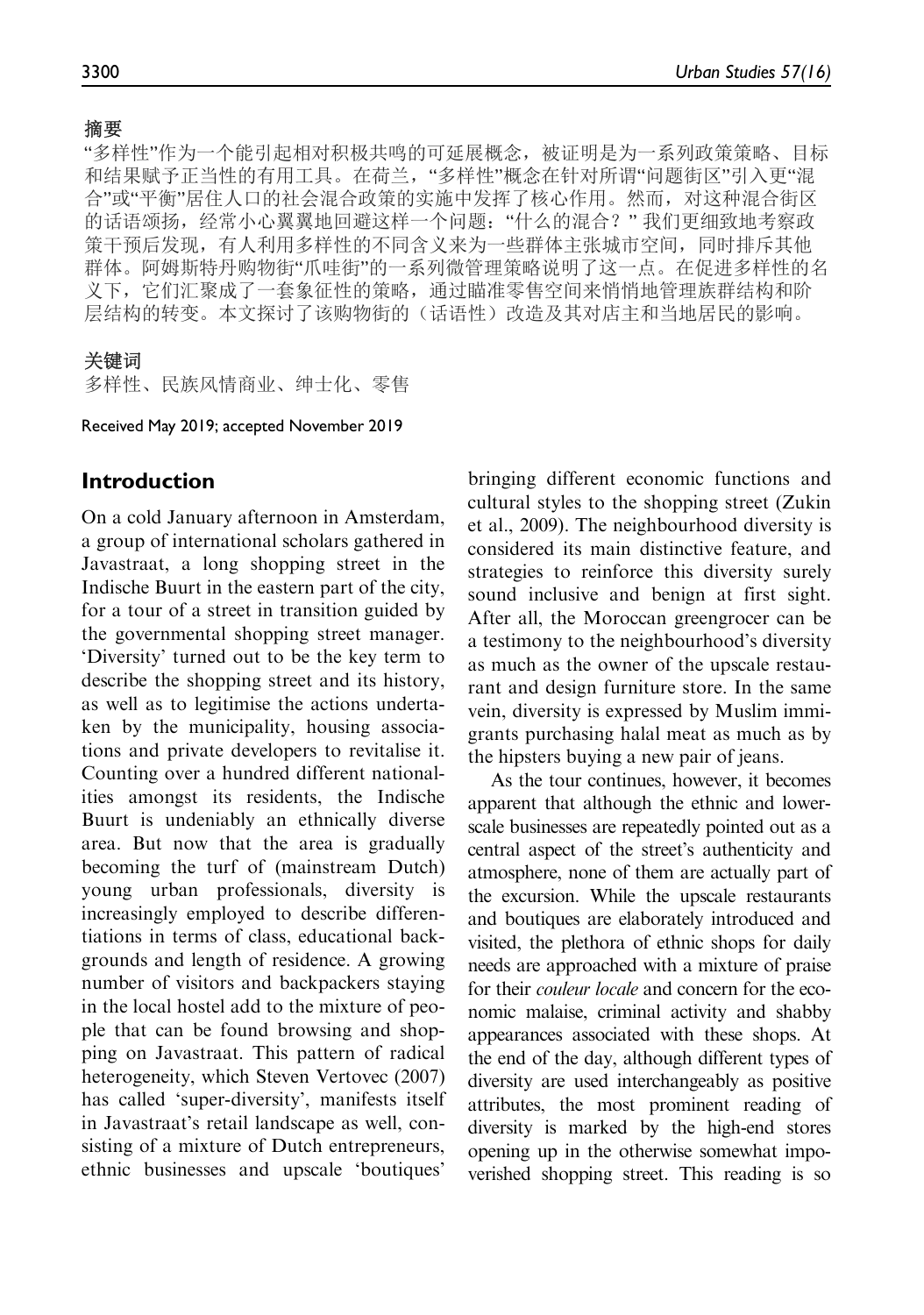widely accepted that one of the newer upscale restaurants refers to itself as being 'the first' to locate there, when there was still 'nothing'; the perception of the neighbourhood and its amenities is as an exciting terra nullius free to be 'explored' by higher-class residents.

This article has emerged out of several research projects carried out in Indische Buurt and its main shopping street, Javastraat, since 2010. Investigating the perspectives of different stakeholders – policy makers, shopkeepers and both longer established and newer residents – our attention was drawn to the use of 'diversity' as a critical theme. Despite the clear contradictions in the different meanings of the term diversity, as illustrated in the above vignette, our research found that the term manages to raise a surprising amount of consensus amongst the different stakeholders in a context where residential and commercial gentrification are causing considerable transformations in the composition of residents and businesses. The following sections will illustrate the pacifying role of the term diversity in this process. Its positive and inclusive resonance diverts attention away from the question of what type of diversity is promoted, effectively de-politicising a process of state-led commercial gentrification, as well as the exclusionary effects that come with it.

This contributes to a growing body of literature that focuses on the effects of gentrification beyond housing market dynamics and reforms (Bridge and Dowling, 2001; Gonzalez and Waley, 2013; Mermet, 2017; Zukin, 2010). Arts, culture, consumption landscapes and representations of neighbourhoods not only change as a consequence of gentrification, but are also actively pursued by local governments and other institutional actors to instigate gentrification (Cameron and Coaffee, 2005; Hoekstra et al., 2018). Such strategies are referred to as symbolic politics. Symbolic politics can be understood as a field of symbolic struggle (Bourdieu, 1985) over the power to represent and impose a legitimate world view on the social reality, and a spatially defined territory in this case in particular (De Koning, 2015; Hoekstra et al., 2018; Sakizlioglu and Uitermark, 2014). However, the critical strand of research on symbolic politics seems at odds with the situation encountered in Javastraat and Indische Buurt in two ways. First, the symbolic remaking of neighbourhoods is often seen as a conscious and deliberate strategy, with either more revanchist motives or economic purposes on the side of the local government (Cameron and Coaffee, 2005; Smith, 2002). Secondly, these symbolic politics are described as inherently contested and a breeding ground for conflict and struggle (De Koning, 2015; Hoekstra et al., 2018). In our case study, both assumptions did not seem to apply. We argue that ambiguity around the different understandings of diversity is an important explanatory factor, both of the complex ideologies of policymakers that legitimise state-led commercial gentrification and of the lack of resistance from entrepreneurs and residents to this process.

# Symbolic politics in state-led gentrification

As Savini and Dembski (2016) have pointed out, the mobilisation of symbols, rationales and discourses has played a pivotal role in enabling change in the long socialdemocratic tradition of urban planning in Amsterdam. Directly and indirectly, state officials impose their vision upon policy and, as such, upon representations of the city and specific neighbourhoods by making use of their 'monopoly of legitimate symbolic violence', that is: 'an act of symbolic imposition that has behind it all the strength of the collective, the consensus [and] the common sense [...]' (Bourdieu, 1985: 205).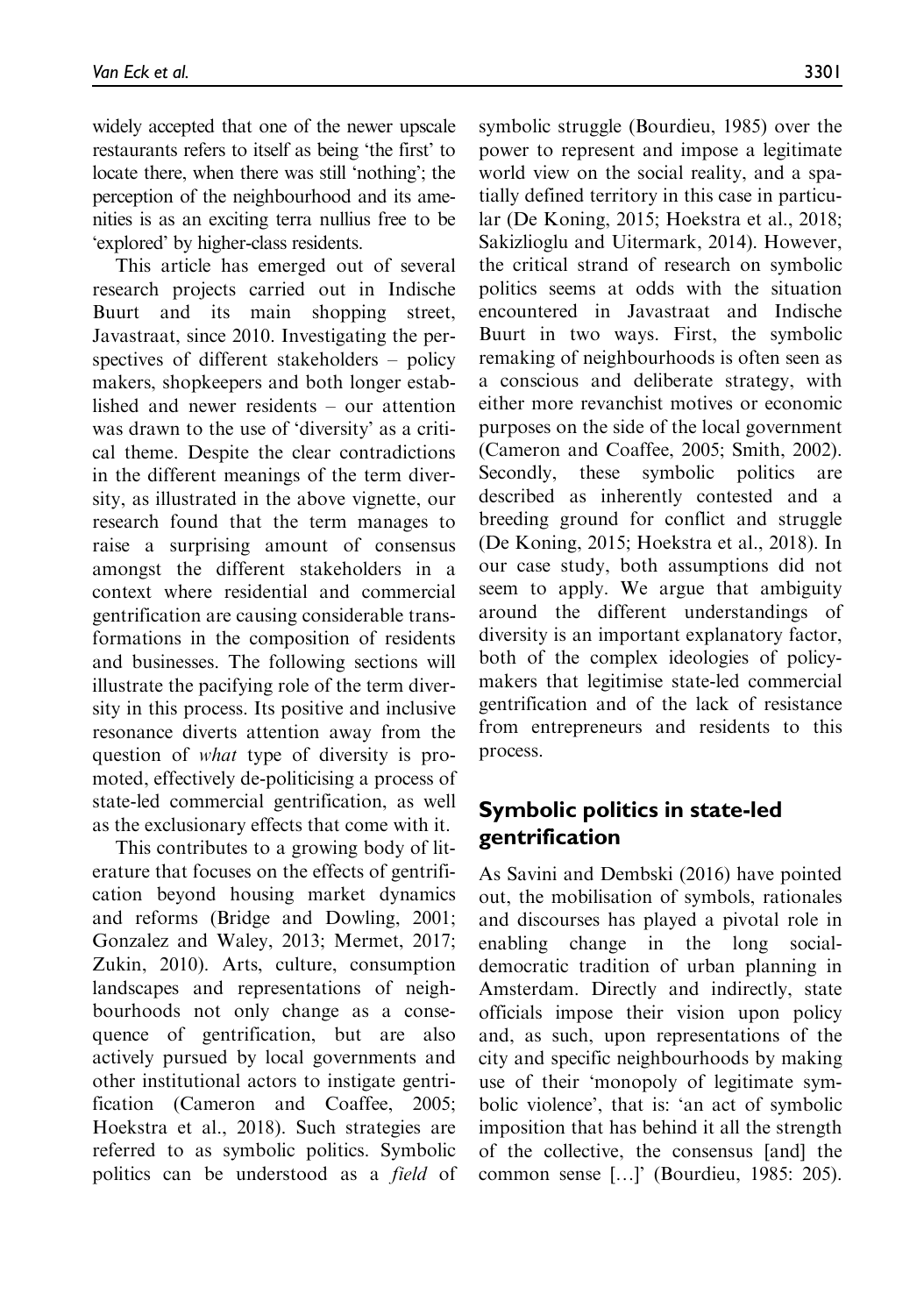This seems especially true for the rationale behind urban restructuring programmes of relatively low-income neighbourhoods. The promise of economic prosperity and 'the rising tide that lifts all boats' (Duany, 2001: 36), enabled urban governments to blatantly search for the best strategies to attract better educated and higher income residents and recreate the city as a middle-class playground. Stigmatised representations of concentrations of lower income groups provide further rationale to urban restructuring strategies based on social mixing – which can be understood as state-led gentrification by stealth (Bridge et al., 2011; Lees, 2008; Uitermark et al., 2007). Although the presumed benefits of social mixing are highly contested in the academic world, it nevertheless finds much resonance with policymakers, journalists, planners and marketing agencies (Rose, 2004). Furthermore, since the influx of higher social class residents has gradually changed the city's electorate, elected parties and government representatives, the positive effects of these strategies are increasingly perceived from a middleclass perspective (Van Gent and Boterman, 2019). This literature has laid the foundation for the discrepancy between the (inclusive) concept and (excluding) practice of 'mixing'.

De Koning (2015) has shown how this ideology plays out on a neighbourhood scale, in a case study of a relatively deprived Amsterdam neighbourhood where responsible, higher income residents are introduced to accommodate positive neighbourhood effects. While policy reports capitalise on the concepts of a 'balanced' and 'diverse' housing stock, she shows how social mixing policies in fact reverberate – and normalise – class and racially coded ideas about 'good' neighbourhoods and associated desired residents. Consider, for example, the following quote in the policy report 'Urban Renewal' by the Municipality of Amsterdam (1999) which marked the starting point of the social mixing approach to the so-called (nationally identified) 'development' areas (ontwikkelingsgebieden), of which the Indische Buurt was part:

Amsterdam has a high share of cheap social housing and a lower share of owner-occupied housing. The development areas with a high share of social housing suffer from drugs nuisance and dilapidation [...]. They show a strong concentration of ethnic minorities and have a gravitational pull of immigrants. This is why [decent] manners between neighbourhood residents disappear; shopping streets and local markets have changed and the formerly familiar world does not exist anymore. Some people have been displaced. (Municipality of Amsterdam, 1999: 17, author's translation)

Here, the governmental discourse equates the concentration of problems (e.g. drugs nuisance, aberrant normative behaviour and decay in general) with the concentration of social housing and certain population groups, especially ethnic minorities. This interpretation allows the city government to present its focus on (native Dutch) middleclass residents as an inclusive measure, as these residents are considered the 'essential actors for social cohesion' or the 'cement' that keeps all the different values, attitudes and behaviours together (Municipality of Amsterdam, 1999: 25; Municipality of Amsterdam, 2008).

In contrast, particular cultural identities are tied to notions of socio-economic deprivation and failed successive integration, a practice that Bonjour and Duyvendak (2018: 896) call the 'culturalization of economic deprivation'. Uitermark (2003) shows how these discourses that position neighbourhoods dominated by immigrants as pathological spaces serve as a proxy to legitimate urban revitalisation and displacement. In the same vein, Rath (2010) argues that ethnic diversity, and in particular the spatial concentration and prolonged institutionalised existence of ethnic and religious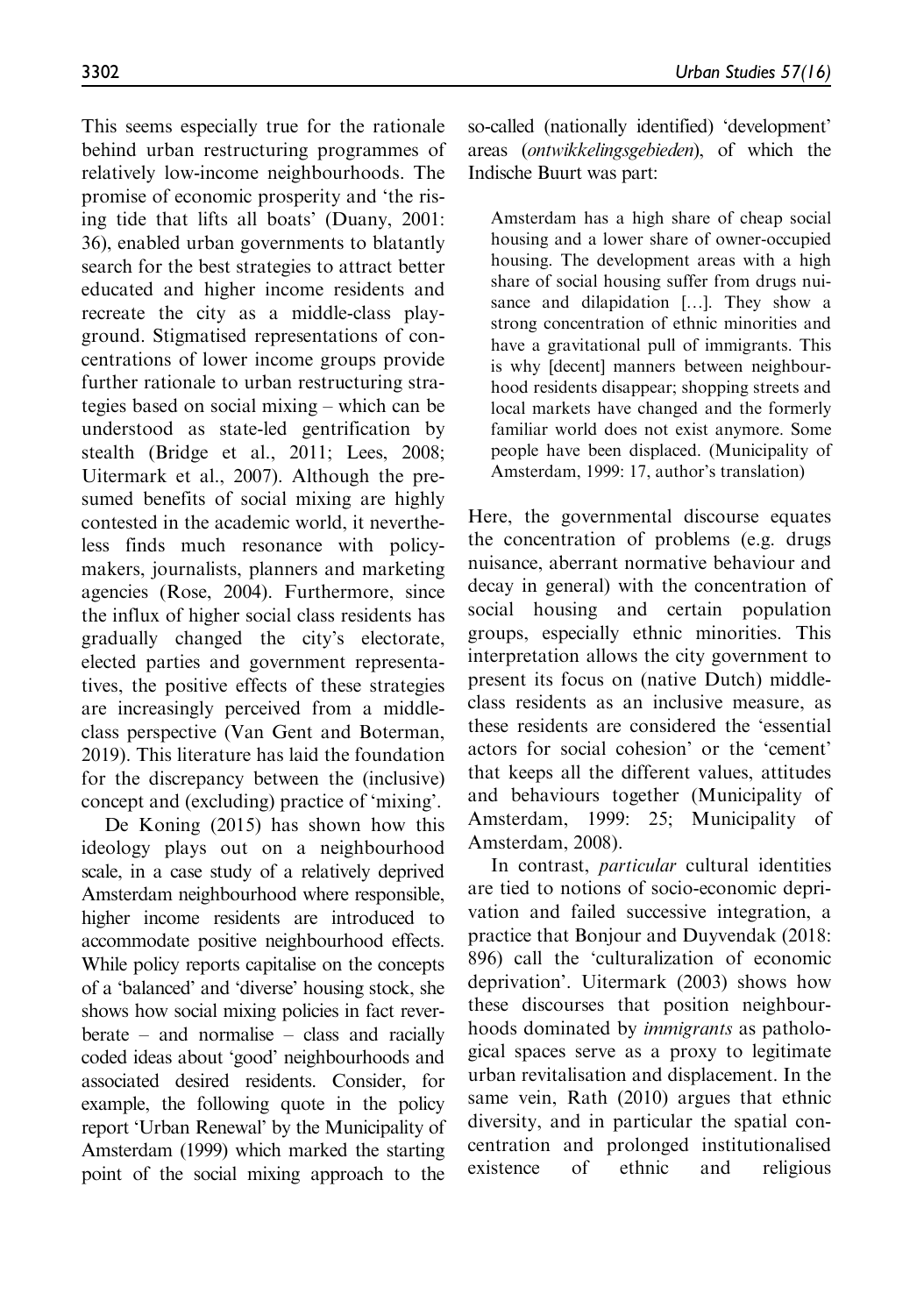particularism, has increasingly been perceived as a 'sign of deprivation and failing integration and, what is worse, a sign of immigrants' unwillingness to become part of the mainstream' (Rath et al., 2018: 84). As a consequence, the discursive celebration of mixed and inclusive neighbourhoods promotes a mix measured purely by differences in income and social class. This is therefore a completely different view on diversity than the idea of ethnic diversity. However, these categories seem to be obfuscated in popular debate.

At the same time as being negatively stereotyped, however, lower socio-economic class and ethnic non-Dutch residents are also romanticised. In fact, the presence of ethnic and social others is often one of the motivations for gentrifiers to move into relatively deprived neighbourhoods (Blokland and van Eijk, 2010). Loving diversity functions as a distinctive sign and, when the difference is recognised, as a sign of social distinction (Bourdieu, 1984), as long as its threatening dimensions can be controlled and aestheticised to meet the needs of the bourgeois urbanists (Goonewardena and Kipfer, 2005; Tissot, 2014). The concept of cosmo-multiculturalism ties the more positive and negative connotations of otherness together, referring to an appreciation of ethnic differences as viewed from a middle-class (cosmopolitan consumption) perspective, without any real consequences for the existing power balance. In this symbolic representation of the city, the term 'diversity' receives a particular meaning that is tied to the a priori presumption that diversity in terms of immigrant ethnic particularism is inferior to an urban culture which is referred to as 'cosmo-multiculturalism' (Hage, 1997).

This illustrates the schism in debates on ethnic diversity: when it concerns couleur locale as an urban amenity, a larger presence of minorities with mixed ethnic backgrounds is considered an attractive mix. When it concerns social-economic diversity, the very same mix of ethnic backgrounds is seen as constituting a homogenous group with non-Dutch backgrounds and a lower socialeconomic status as its main features. Therefore, interventions to promote socialeconomic diversity can end up decreasing ethnic diversity, even though at the same time this mix of ethnic backgrounds is highly appreciated. Considered as a policy moment, cosmo-multiculturalism embraces ethnic difference, yet it puts this embrace in service of the newly emerged urban middle class.

In addition to the symbolic power of the state to construct a specific discourse on diversity that covertly satisfies the needs of some residents while excluding others, governmental actors can also put this same discourse into practice by intervening in neighbourhoods through the subsidisation and facilitation of specific urban amenities, organisations and initiatives. By doing so, governmental actors are able to represent neighbourhoods in such a way that they cater to the needs of middleclass residents even before they have actually arrived. Hoekstra et al. (2018) use the Dutch term kwartiermaken to denote this practice: 'by financing initiatives that represent specific cultural-creative aesthetics and symbolisms, [governmental actors] try to attract middleclass residents and, in this way, pave the way for partial, if not complete, gentrification' (Hoekstra et al., 2018: 258, author's translation). As such, through the support of new landscape complexes that supply the material and less-tangible social-cultural needs of higher-class residents (Bridge and Dowling, 2001), the 'constructed multicultural urbanity' (Hackworth and Rekers, 2005: 232) of upscale cosmopolitan amenities 'may complement neoliberal strategies of growth expressed by city governments' support for new, market-rate housing [...]' (Zukin et al., 2009: 49).

In what follows, we illustrate how the ambiguity around the term diversity is perceived by policymakers, business owners and residents in Javastraat in Amsterdam.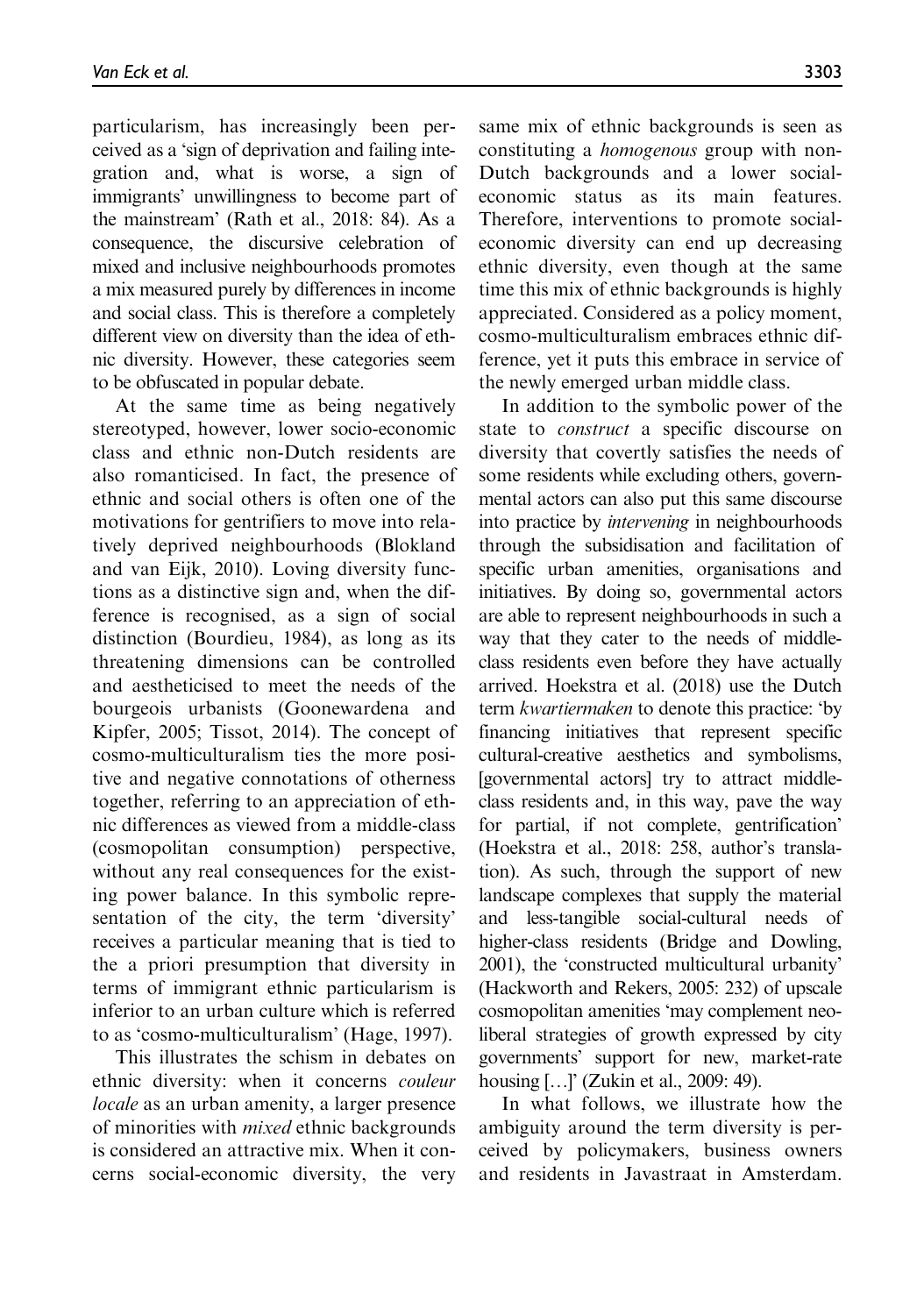| 04<br>$\sim$ |  |  |
|--------------|--|--|
|              |  |  |
|              |  |  |

|                                                          | Indische<br><b>Buurt West</b> | Indische<br><b>Buurt East</b> | Amsterdam |
|----------------------------------------------------------|-------------------------------|-------------------------------|-----------|
| Residents (n)                                            | 12,668                        | 10,264                        | 844,952   |
| Social housing (%)                                       | 89.0                          | 89.0                          | 71.0      |
| Households with a low income (%)                         | 30.0                          | 30.0                          | 21.4      |
| Working population on<br>unemployment benefits (%)       | 13.3                          | 17.2                          | 11.2      |
| Residents with a migration<br>background* (%), of which: | 62.2                          | 64.5                          | 52.5      |
| Moroccan                                                 | 18.2                          | 20.2                          | 9.0       |
| Turkish                                                  | 7.7                           | 10.6                          | 5.1       |
| Surinamese                                               | 7.6                           | 8.8                           | 7.7       |
| Antillean                                                | 1.2                           | $\mathsf{L}$                  | 1.5       |
| Other non-western country                                | l I.7                         | 11.5                          | 11.9      |
| Western country                                          | 15.8                          | 12.3                          | 17.3      |

Table 1. Demographics of Indische Buurt and Amsterdam.

Source: Research, Information and Statistics (2019); own adaptation.

\* Based on the Dutch principle jus sanguinis a patre et matre (citizenship by nationality of mother or father). Research, Information and Statistics identifies every person with at least one parent born in a foreign country, despite the place of birth, as having a 'migration background'.

We observed that the different meanings of diversity are used interchangeably and, as such, obfuscate power relations and political choices, creating a widely shared sense of agreement in a process that is more harmful than the inclusive term of diversity suggests. Although we are not particularly interested in the representativeness<sup>1</sup> of our case, Javastraat can be considered as a typical case of a state-led gentrifying neighbourhood. The analyses of this article are based on 45 interviews with shopkeepers (14), local residents (26) and urban planners and policy makers (five) conducted between 2010 and 2018. The latter comprise street managers, urban planners and representatives of housing associations who have been engaged in the urban renewal process of Javastraat. These analyses are complemented with analyses of relevant policy documents.

# Case study area and research design

The Indische Buurt is situated in the eastern part of Amsterdam and has almost 22,300 residents. The demographic profile of the area as presented in Table 1 reveals a predominantly lower income area, and one where more than two-thirds of residents have a non-western immigration background. The neighbourhood was built at the beginning of the 20th century, shortly after the opening of new harbours and canals and the concomitant dramatic expansion of manufacturing and transportation industries in the eastern part of the city. Tenements offered affordable housing to the rapidly growing working class, including skilled workers, tradespeople, office clerks and lower government employees. When these industries started to degrade in the 1960s and 1970s, a large part of the (native Dutch) working class found jobs in other sectors. In the decades of largescale suburbanisation, numerous inhabitants moved to outskirts and satellite towns. At the same time, large numbers of lower skilled immigrants from developing countries – Turkey and Morocco in particular – were attracted to work in the sunset industries and moved into the relatively large and cheap vacant tenements of the Indische Buurt.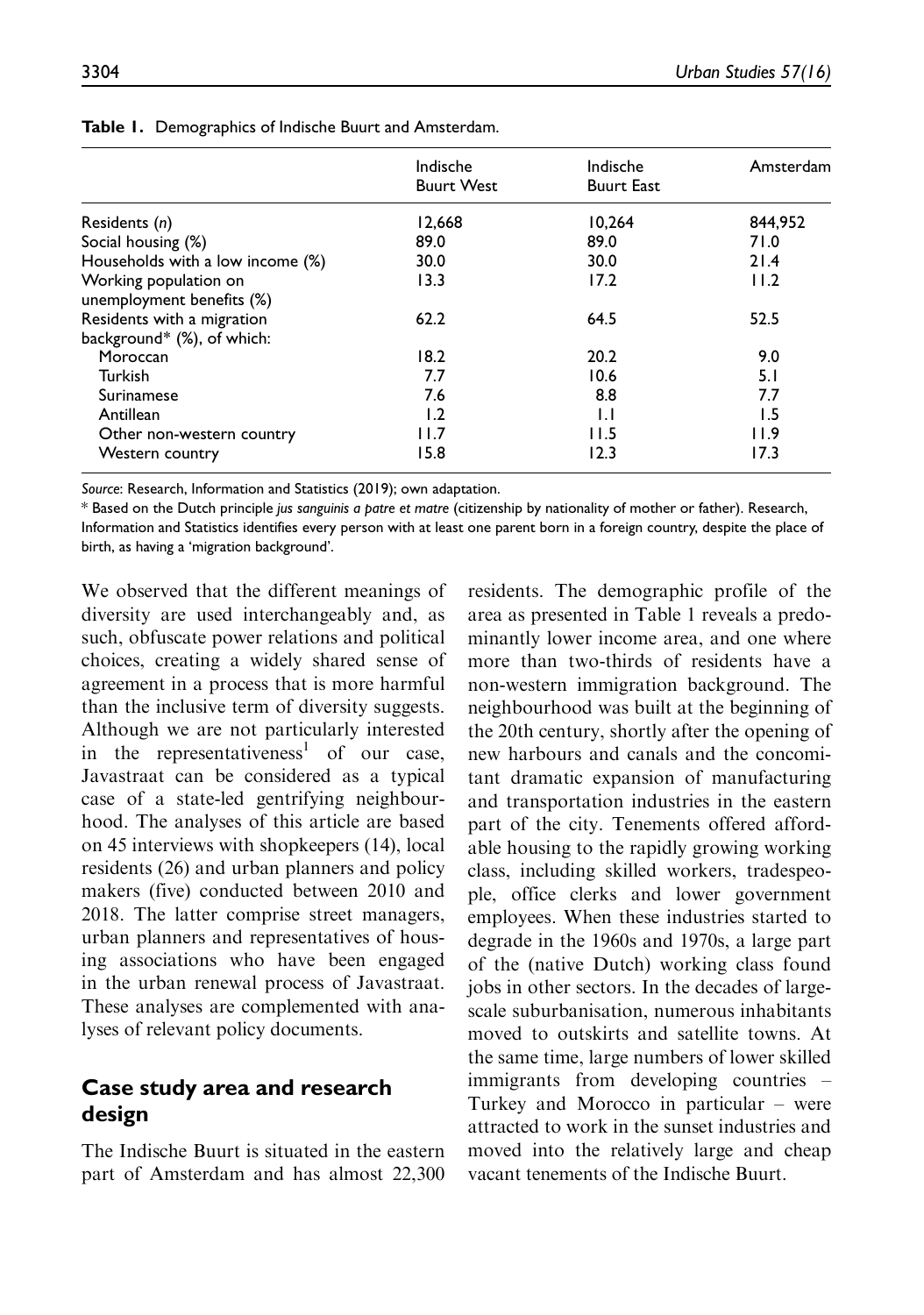| $\sim$ | ۹<br>w |
|--------|--------|
|--------|--------|

|                                                         | Social housing  |                   |                | Real estate values |                      |                 |                   |                 |
|---------------------------------------------------------|-----------------|-------------------|----------------|--------------------|----------------------|-----------------|-------------------|-----------------|
|                                                         | 2005            |                   | 2017           |                    | 2005                 |                 | 2017              |                 |
|                                                         | In $%$          | Relative          | In $%$         | Relative           | $\times \in 1000$    | Relative        | $\times \in 1000$ | Relative        |
| Indische Buurt West<br>Indische Buurt East<br>Amsterdam | 89<br>89<br>7 I | 125<br>125<br>100 | 59<br>61<br>53 | Ш<br>115<br>100    | 136*<br>159*<br>197* | 69<br>81<br>100 | 254<br>251<br>292 | 87<br>86<br>100 |

Table 2. Share of social housing (left) and real estate values of total stock (right) relative to Amsterdam  $(= 100).$ 

Note: \* We used Hochstenbach's (2015: 828) data, since Research, Information and Statistics (2019) only has data available on real estate values from 2014.

Source: Hochstenbach (2015: 828); own adaptation; Research, Information and Statistics (2019).

By the 1970s, however, many of the tenements in the Indische Buurt were in a severe state of disrepair due to flaws introduced during the hasty construction period (Heijdra, 2000). The Indische Buurt was for a long time represented as one of Amsterdam's least liveable neighbourhoods (Hochstenbach, 2015), and has consequently been targeted by national policies aiming to improve the neighbourhood through social mixing and infrastructural investments. In 2002, and later on again in 2007, the municipality and three social housing corporations settled an agreement and organised into a consortium called 'Convenant Vernieuwing Indische Buurt' (CVIB; Indische Buurt Revitalization Agreement), with the goal of 'increas[ing] the share of larger owner-occupied houses [in order to] improve the social infrastructure and economic climate of the neighbourhood' (Municipality of Amsterdam, 2010: 33). Under the sway of this strategy, a large share of the social-rental stock was converted into private rental housing and owner-occupancy. The changes in the housing stock as shown in Table 2 provide evidence for state-led gentrification. Especially in the western part of the neighbourhood, the share of social housing has declined more drastically in comparison with the average decreasing trend of social housing in

Amsterdam. Moreover, the average relative real estate values have increased significantly, coming closer and closer to those of Amsterdam as a whole.

Before the 1990s, the strong position of housing associations would have prevented, or at least slowed, the decrease in socialrental housing. However, with the establishment of the CVIB, the drive to transform the Indische Buurt into a mixed-income neighbourhood gained momentum. The changes in the symbolic language of the Indische Buurt became especially visible in the streetscape of Javastraat. With the local government and housing associations as allies, transitions in the shopping street are managed by direct regulation through zoning plans and indirect regulation through aesthetic refurbishment and interventions in property ownership. The city planning department designed a new outlook by reducing parking space for cars while increasing it for bicycles, and by cutting down trees and installing new planters. Zoning plans have been modified to allow for more flexibility, particularly for hospitality businesses, and certain 'undesirable' businesses have been banned. A shopping street manager has been appointed and employed by the local government to supervise and promote the upgrading of Javastraat. Their task is to look for ways to make use of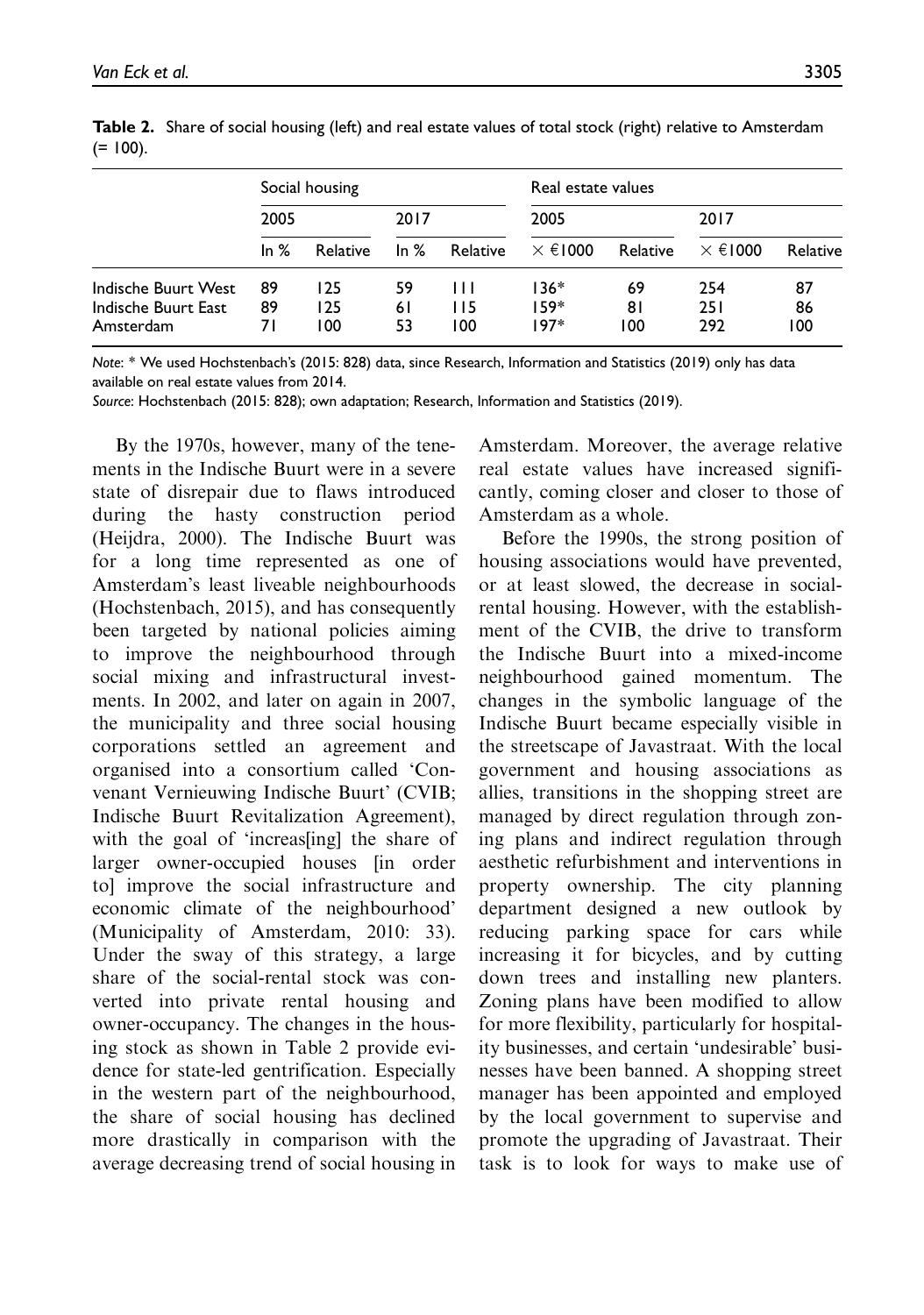policies to promote commercial gentrification. Ernst and Doucet (2014: 149) show how the 'traditional' supply of takeaways, snack bars and pubs has decreased in the Indische Buurt. In contrast, the biggest increase has come from new upscale coffee bars and restaurants, particularly since 2002. Many of these new amenities can be described as boutiques and are concentrated on the neighbourhood's main square, Javaplein. Javaplein has been completely renovated into a green space with fountains, taken over by boutiques with trendy industrial or vintage aesthetics where shoppers and local residents congregate to sip cappuccinos or mint tea. Nearby, a former fashion school has been converted into a condominium consisting of 26 'smart lofts', equipped with its own car park, gym and roof terrace

# Policy perspectives on ethnic diversity: Aestheticisation and deconcentration

for residents (see Smart Lofts, n.d.).

Analysis of the institutional stakeholder interviews and the policy reports reveals that an integral part of the urban restructuring process in the Indische Buurt is the management of entrepreneurial activities in the neighbourhood. Shopping street managers explicitly embed the retail strategies in the context of social mixing policies and objectives, as illustrated in this quote:

The local government tries to achieve a kind of dispersion, because they noticed that too many population groups with a low income are concentrated in the Indische Buurt. What they are doing – hence the social mixing policy – is differentiating these groups. And how do you entice people to move to the Indische Buurt? Exactly, by establishing trendier hospitality!

The perspective on 'diversity' that is articulated here closely follows the social mixing paradigm: in an area with a concentration of lower income population groups, higher income groups introduce more diversity.

At the same time, maintaining the street's ethnic diversity is also seen as a key objective. The CVIB proposes a themed revitalisation into, in the words of the shopping street manager, a 'Mediterranean shopping boulevard' (Samen Indische Buurt, 2009: 26). The shopping street manager describes her assignment as being 'to turn the street into a multicultural shopping street with multicultural offerings'. However, although the diverse ethnic backgrounds of entrepreneurs are seen as an amenity to the street, entrepreneurs with non-Dutch backgrounds are seen as lacking quality. In this way, the state-led commercial gentrification is framed almost as accidental: 'We shouldn't turn the street into a yuppie street; the street is for the entire neighbourhood. [But] of course we aim for quality and appeal.' The foundations for this perspective are laid in the zoning plan for Javastraat as determined in 2009. The plan confirms the former street manager's notion that the local government tries to attract higher-class residents by increasing the number of hospitality functions they believe will appeal to these residents and problematising particular ethnic businesses:

The goal is to allot hospitality in a more flexible way, to provide more space for hospitality and to upgrade the current supply  $(...)$  The desired objective is the establishment of upscale, cultural hospitality in the Indische Buurt  $(...)$  At the same time, the goal is to reduce the number of takeaway restaurants, coffee houses and cafés which cause nuisance (...) Phone [call] stores are explicitly forbidden in the zoning plan. (Municipality of Amsterdam, 2010: 34, 5)

The zoning plan makes a clear distinction between desired and less desired businesses. Phone stores, where customers make low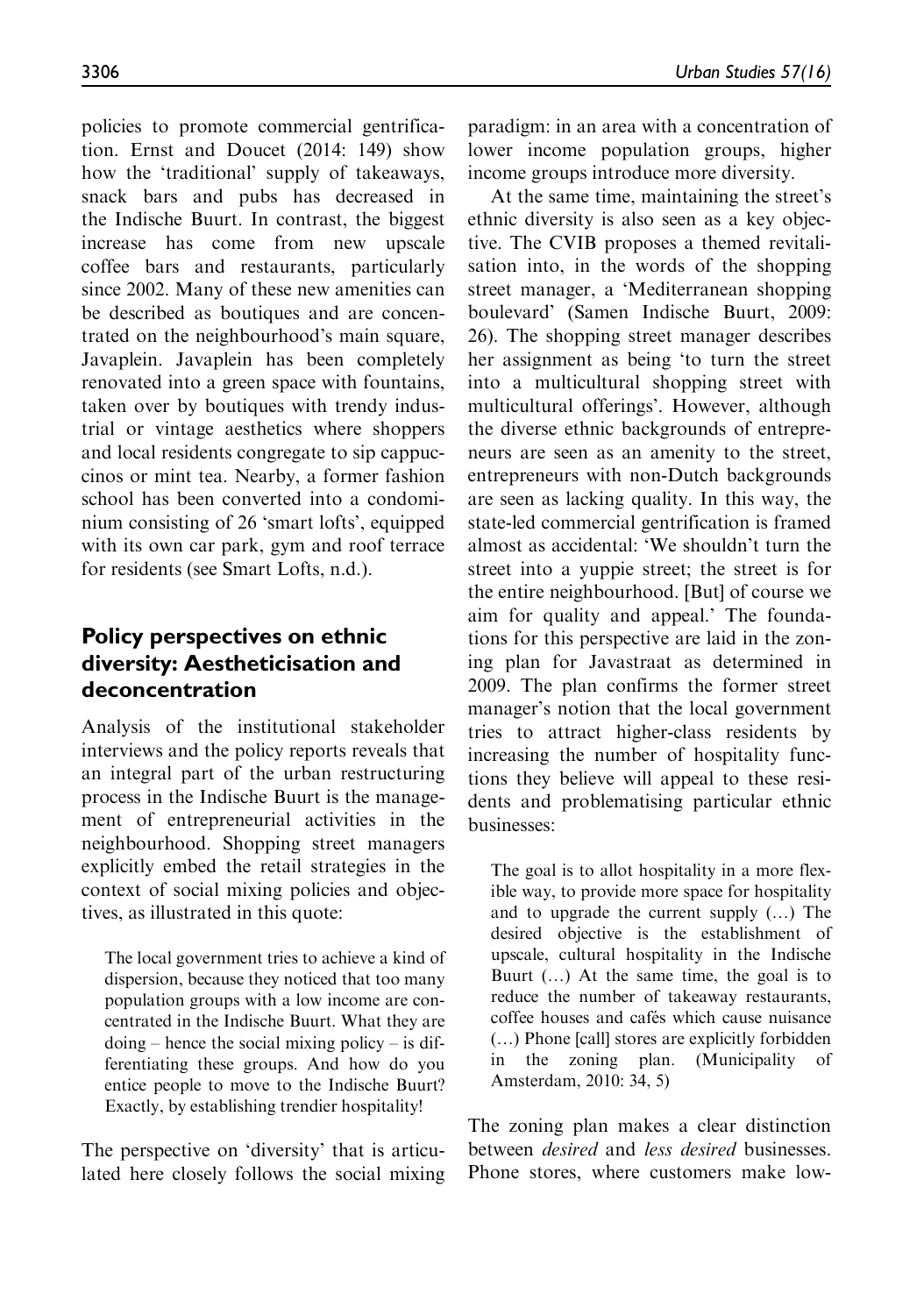cost, long-distance phone calls and use the Internet, have drawn particular scrutiny. Phone stores mostly cater to relatively poor, first-generation immigrants. As Hagemans et al. (2015: 108) explain, the reluctant attitude of the local government to include these shops in the official zoning plans is the result of the bad connotation they entail: '[r]ightly or not, they are associated with informal economic practices and criminal activities'. In sharp contrast are the type of businesses that are deemed as 'qualitative': that is, upscale, cultural cafés and restaurants that have the potential to attract shoppers and residents with more purchasing power. In other words, the local government desires amenities that can boost the neighbourhood economy in order to market the economic quality of living in the Indische Buurt.

Secondly, and highly related to the tendency to exclude 'low quality' types of entrepreneurial activities, is the attempt to clear undesirable elements from existing businesses. Since zoning plans are reviewed only once every 10 years in a time-consuming, public process, they are too rigid to quickly respond to changes. The transition of the retail landscape is therefore partly accomplished by indirect regulation. One of these measures is to demand or subsidise renovations to the structure, building quality, facades and aesthetic appearance of shops. The following quote illustrates how this is again tightly linked to a perception of ethnic entrepreneurs lacking in quality: 'By addressing physical space, we take the ethnic entrepreneurs along with us in the quality improvements ... These are ongoing projects towards the entrepreneurs, to educate them' (street manager, Javastraat, emphasis added). Another measure of indirect regulation is related to interventions in property ownership. In contrast to the housing property, commercial property on Javastraat is almost exclusively owned by private landlords. The shopping street manager aims to convince these landlords to help in the regeneration of the street by attracting entrepreneurs who fit the vision of the development plan. Again, the shopping street manager perceives reluctance to comply from ethnic entrepreneurs:

With regard to ethnic entrepreneurs, this is often quite a problem, because entrepreneurs who leave often have relatives or friends who take over their lease and continue. It's possible that you miss the chance to bring in a new entrepreneur. (Street manager, Javastraat)

In this process, the street manager stresses the importance of new entrepreneurs to increase the aesthetic appeal of the area, which 'could also benefit immigrant entrepreneurs'. This highlights how commercial gentrification is presented as a proxy to improve the opportunity structure for incumbent local businesses; a paradigm that clearly resounds with the ideology of social mixing as articulated in the research literature of state-led residential gentrification.

The ambiguity between diversity as reducing 'homogenous' low-income or non-native Dutch population groups and diversity as celebrated multiculturalism causes a policy with contradictory goals. Discursively, the two interpretations of diversity are used interchangeably, without much critical reflection. In practice, however, most of the interventions support an agenda of commercial gentrification. This is acknowledged by the shopping street manager, but downplayed as an unintended consequence of lacking quality amongst ethnic entrepreneurs: ethnic diversity is promoted, but it has to be of sufficient allure. The type of diversity that is desired, then, should not be understood in terms of ethnic diversity, nor in terms of an overarching identity that benefits different ethnic entrepreneurs. Rather, the diversity prescribed in the policy discourse can be considered, in accordance with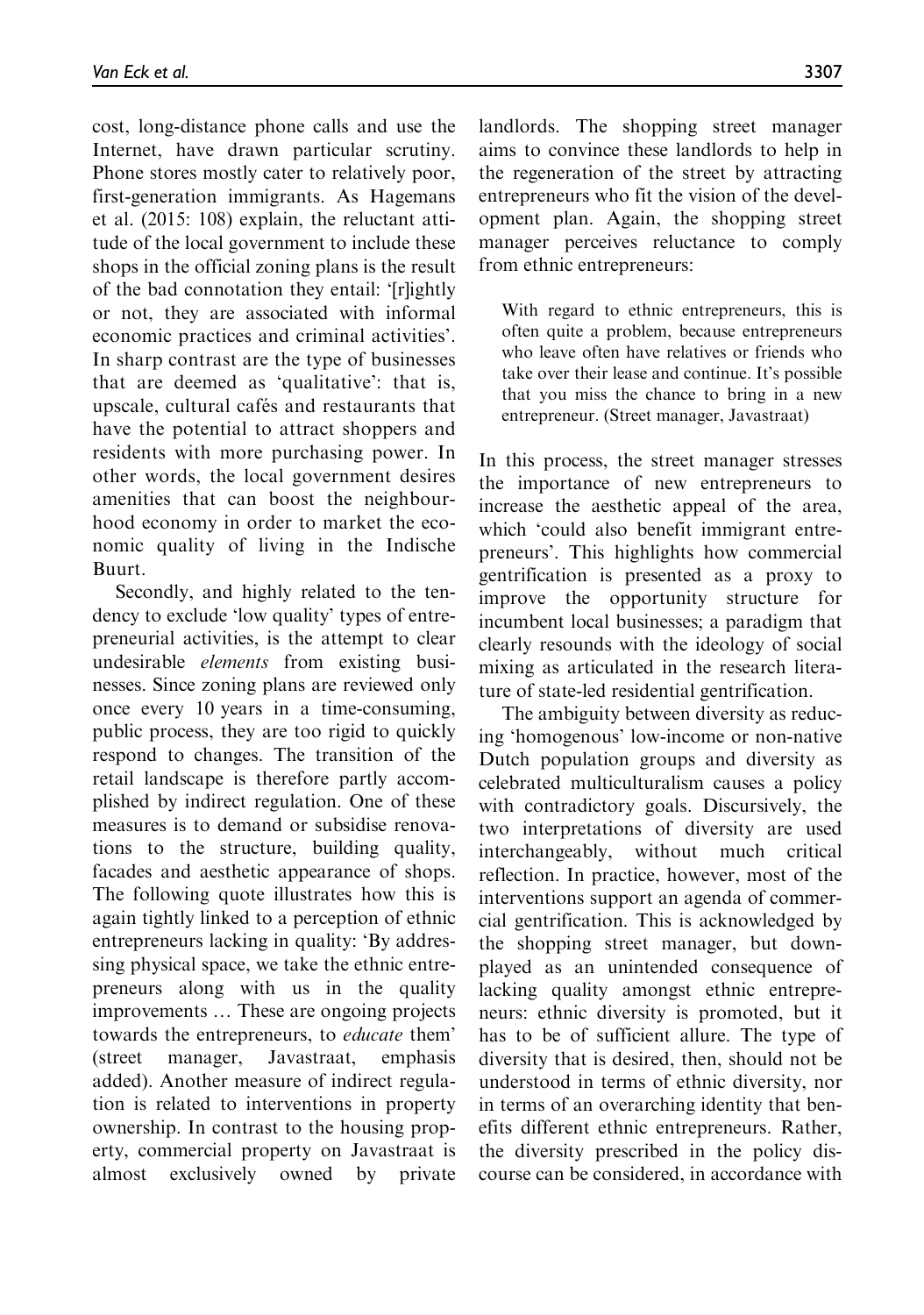De Oliver's (2016) research findings, as a lifestyle amenity that caters to the more expensive cosmopolitan and cultural consumption interests of higher-class residents through which, in Bourdieusian terms, they subjectively define and demarcate their social position (see Shaker Ardekani and Rath, 2017).

# The diversity experience of local shopkeepers and residents

It has become clear that the symbolic and discursive remaking strategies deployed by government agencies of Javastraat mobilise diversity as a malleable concept. The perception of the current one-sidedness of the retail landscape and resident composition, however, is not restricted to the policy documents and their underlying rationales, but is also widely echoed by both gentrifying and non-gentrifying shopkeepers and residents. The perception of the former group is exemplified by the negative attitude of a middleaged Dutch shopkeeper towards the retail composition of Javastraat, who argues:

Well, you had, you actually had  $-$  it sounds very discriminating, I shouldn't do that – but you actually didn't have any immigrants yet, let's put it like that. It was still a very white neighbourhood. And I wouldn't say that our immigrant friends have caused everything to decline, of course that's not true, but it has changed the neighbourhood. We've got completely different shops as well. A lot of them are very similar; that doesn't always please me. Forty years ago, that was different. You had a lot more diversity. Now it's much more of the same.

Whereas the shopkeeper first expresses the change in the residential composition of Javastraat with reference to the arrival of immigrants in comparison with its 'white' composition in the past, he conceives the current spatial manifestation of their shops surprisingly as less diverse. Similarly, a Dutch owner of a 'vintage' furniture shop perceives the composition of ethnic shops as uniform:

The start here, the start of Javastraat is still quite mixed, but in the second part (...) there are a lot of immigrant shopkeepers with very similar products. I like that part a lot as well, but it's less – I think there's an optician and a Blokker [household shop] – but it's still more uniform. And that should definitely remain, those people, but it would be good if it became a bit more mixed, I think.

While most of the ethnically Dutch shopkeepers dismiss the perceived uniformity of the ethnic businesses in terms of their physical appeal and offer of products, they repeatedly claim to be open-minded and point to the intrinsic added value of the presence of ethnic minority groups and their businesses. However, this commitment to ethnic diversity is not considered as an added value for their own businesses, but is rather more of a liberal attitude that epitomises and strengthens symbolic and social boundaries. The Dutch manager of an upscale coffee bar, for example, elaborates on the way in which he appreciates the oversupply of ethnic vegetable stores and butchers as good for them, but that if the street had 'a bit more audience and appeal' that would be even better. This type of discursive social boundary-drawing predicated on a clear distinction between a desired controlled, or sanitised, version of diversity (see Tissot, 2014) and the current manifestation of ethnic diversity that does not meet this criterion but is nevertheless good for them also finds its straitened expression in everyday encounters along socio-economic lines. After being asked about the customers that visit the vintage furniture shop, the owner explains:

There are some, some people do enter, Moroccan people or Turkish people, to have a look. They might think it's a second-hand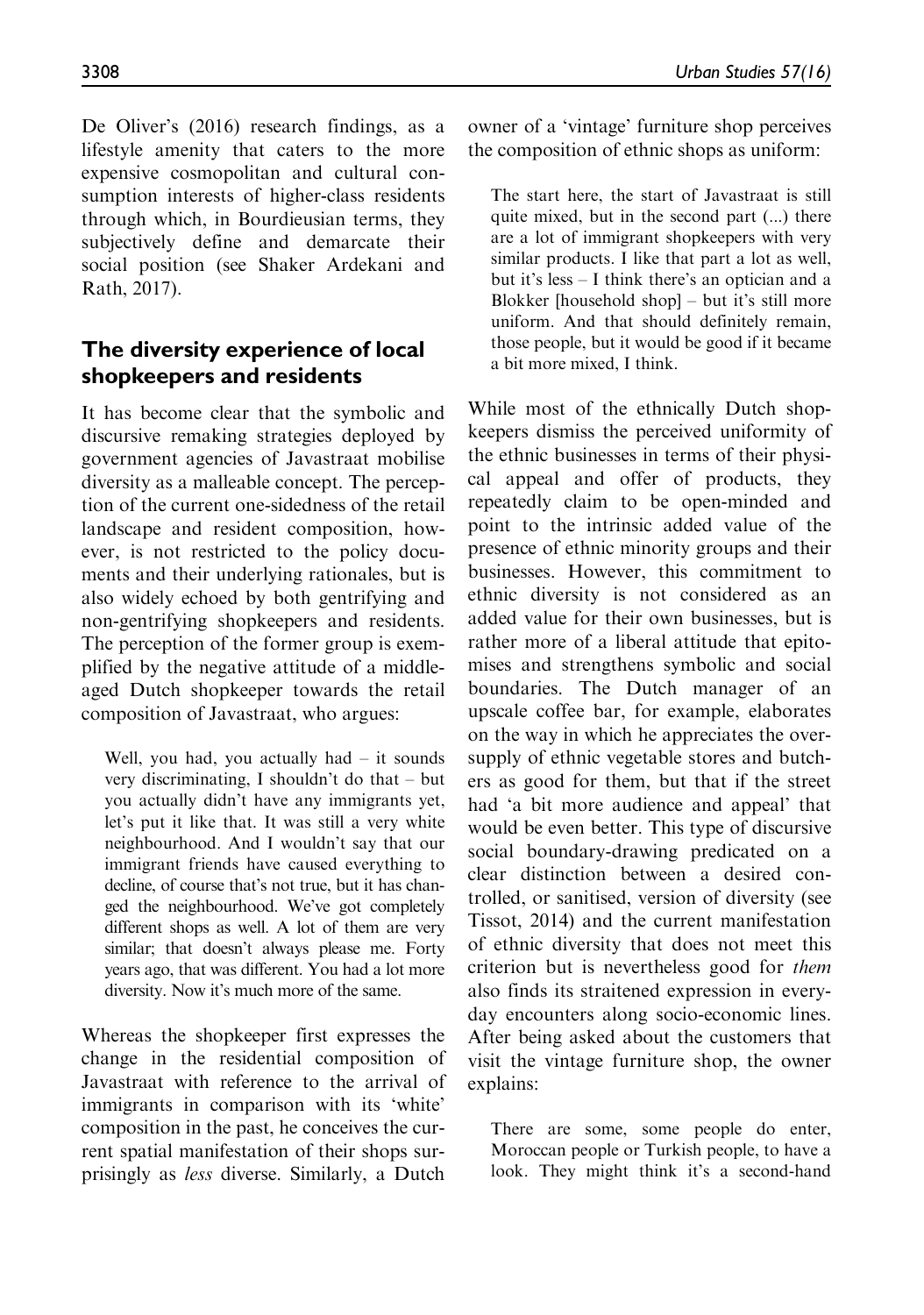store, but they think  $- I$  do regret that  $-$  they think it's too expensive. Sometimes I think about lowering the prices, because I would like them to have it too, but then I think that's not what business is like. Sometimes, very carefully, I refer them to a second-hand store, whenever I feel like that wouldn't be an insult. So, they do enter, but don't really buy anything.

The above-quoted Dutch entrepreneurs of more upscale amenities approach the concept of ethnic diversity through an isolated feature that the people in question seem to share: a lower socio-economic position. Consequently, the spatial concentration of ethnic entrepreneurs is, on the basis of this determinant, considered as a uniform group that lacks the ability to uphold economic enterprises consistent with upmarket cultural amenities. A Dutch resident who has been recently living in the neighbourhood exemplified this perfectly by arguing that 'it's about time that the Turks did their best to establish good Turkish restaurants'.

However, the devaluation and defamation of ethnic entrepreneurs because of the economic activities with which they are associated are, surprisingly, not restricted to gentrifying shopkeepers and residents only. The ideological discourse of diversity and the perception of the current uniformity is not simply 'top-down' rhetoric of more powerful actors but is also shared and enacted by almost all the interviewed ethnic entrepreneurs and residents themselves, displaced onto others. The owner of a long-established Turkish jewellery store concludes, for example, that:

These greengrocers, they also make an awful mess outside. Sometimes you really see the plastic bags tumbling through the air. That should also be managed more strictly, I think. But really, what I mainly recommend is that permits should no longer be granted to bakeries or groceries. If you start counting, there are numerous greengrocers. If you continue like this, you'll only see vegetables here, you'll only see vegetables rotting away here.

Resembling Wacquant's (2007, 2009) research findings of territorial stigmatisation, the ethnic entrepreneurs and residents seem to demarcate themselves from their fellow ethnic entrepreneurs and 'reassign onto them the degraded image that public discourse gives them' (Slater, 2017: 120). Whereas a Pakistani hairdresser laments how the ethnic grocery stores only cater to the needs of 'foreigners', two middle-aged residents of Moroccan and Surinam origin complain almost identically about the departure of the last ethnic Dutch bakery. This results in a streetscape that evokes, according to two incumbent residents of Turkish and Moroccan descent respectively, the feeling of a 'bazaar' with which they are familiar through experiences in their countries of origin. This should not, however, be interpreted as a positive sign for the neighbourhood:

If you go to the western part of the city, you can see real shopping streets. But if you go here, it's not a shopping street, but a kind of a bazaar. It's like you enter another country, do you understand? You see only Turkish and Moroccan vegetable stores and, you know, it's a completely different shopping street than the usual ones. The grocery stores are the same as in other Moroccan neighbourhoods, even as in Tetouan, where I'm from.

I: And how do you experience this?

As negative. There are a lot of foreigners, Turkish, Moroccan, I do not understand why. (Emphasis added)

While thrusting the stigma of the unwillingness to integrate onto a 'faceless, demonized other' (Wacquant, 2007: 68) – greengrocers who make a mess outside, the grocery stores and butchers that only attract 'foreigners', other 'Moroccans' who only talk (in)directly with people in their own ethno-social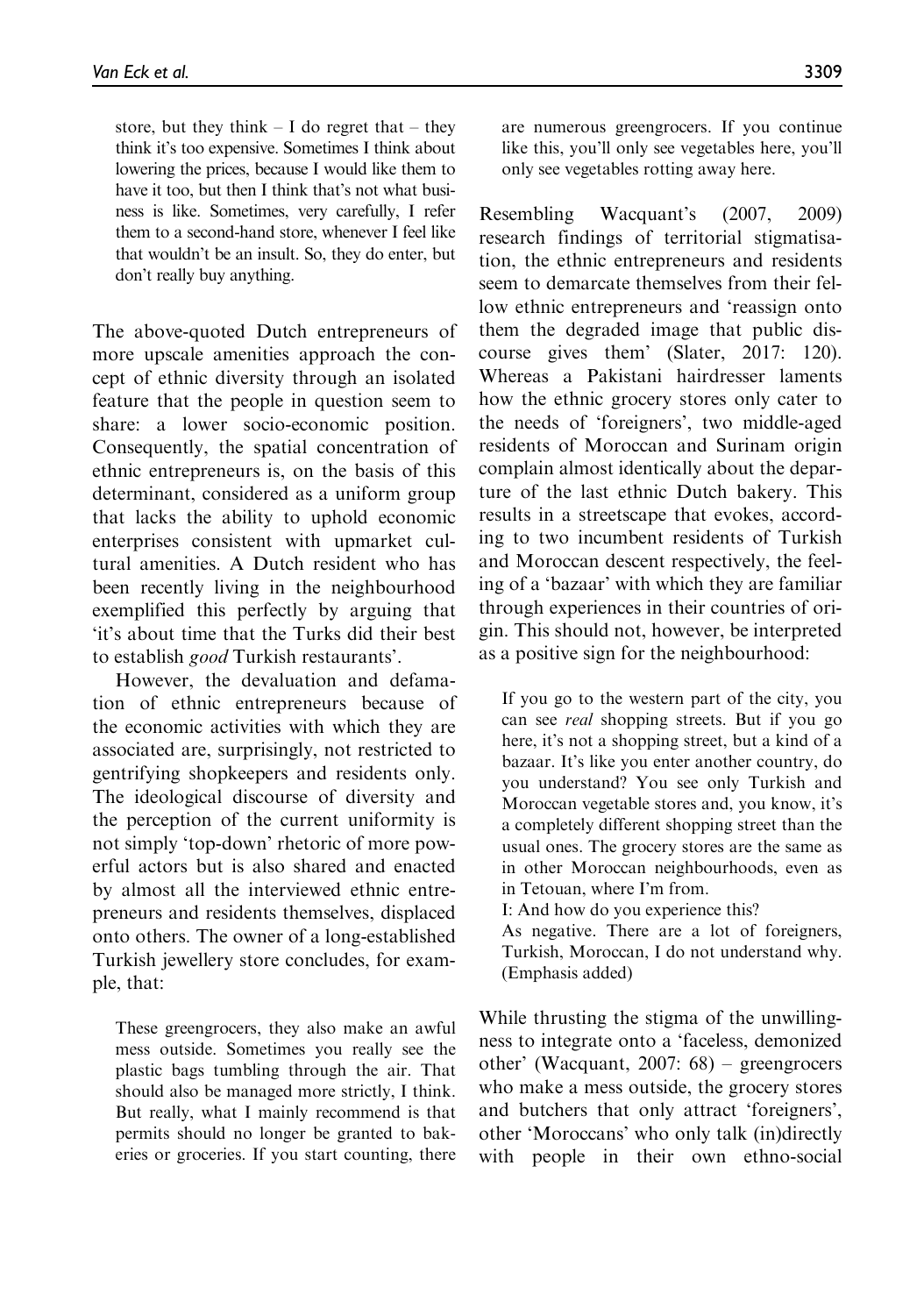network – it appears that non-gentrifying residents with a migration background praise the arrival of new urbanites and the shops they start or patronise as a decorative asset to the neighbourhood. Echoing the social mixing rationale of the policy documents and urban professionals, the founder of an organization for elderly Moroccan residents explains how the (re)introduction of ethnically Dutch residents into the neighbourhood has contributed to an increased sense of 'liveability', 'cosiness', 'vivacity' and 'safety':

Look, when a lot of people of the same origin congregate in one neighbourhood, that is not a good sign. We have the example of the Bijlmer [neighbourhood in the South-East borough of Amsterdam] where a lot of Surinamers were sent to, and it was bad, really bad. Here, it was a little bit the same. There was criminality, a lot of drug addicts, it was dangerous to walk alone on the street in the evening  $(...)$  But then, the municipality started to renovate the neighbourhood. Suddenly, you could observe first-time buyers. I can recall the memory of that time – 'Look, there are Dutch people in Javastraat!' It is a real change in the neighbourhood. There is more vivacity, liveability – it has become cosier, flamboyant and safe  $(...)$ I think this a very positive development. The politics have contributed to a great extent to the urban renewal. And that is very good, I am happy to live here.

In short, the interviews demonstrate that not only the new urbanites but also the incumbent entrepreneurs and residents with a migration background are consciously aware of the negative stereotyping of the spatial concentration of ethnically diverse enterprises. The analysis shows how the representation of space projects a dominant discourse through which the 'users' of space not only experience, understand and attach meaning to that space, but also reproduce as such the very dominant discourse of that same space (Lefebvre, 1991). Similarly, Wacquant (2007: 67) has shown how

discourses of vilification and stigma that pertain to severely deprived neighbourhoods 'proliferate and agglomerate about them, ''from below'', in the ordinary interactions of daily life, as well as ''from above'', in the journalistic, political and bureaucratic fields (.)'. This is not to claim, however, that residents are completely subject to the state's monopoly on legitimate symbolic violence (Bourdieu, 1985). It might very well be that the residents and shopkeepers in the Indische Buurt are more receptive because gentrification has brought the neighbourhood into the mainstream of Amsterdam's commercial life with concomitant amenities and services 'that others might take for granted' (Freeman, 2005: 3). Yet, it is to claim that the state plays a significant – active – role in constructing a depoliticised notion of diversity that seems to have become normalised. This normalisation allows for the legitimisation of retail interventions, such as aesthetic refurbishment and interventions in property ownership (i.e. kwartiermaken, Hoekstra et al., 2018), which, in turn, further commodify ethnic diversity and culturalise socio-economic deprivation, while paying scant attention to the issues of inequality and exclusion inherent in this process.

# Conclusion

This article explored how the widely circulated and often used notion of 'diversity' is mobilised by government agencies to legitimise micro-management strategies of previously 'deprived' shopping streets by way of an in-depth case study of Javastraat, Amsterdam. In the effort to theorise the explicit link between diversity and state-led commercial gentrification, we found how micro-management strategies in Javastraat reflect and have accommodated a certain 'therapeutic', aestheticised notion of diversity that fits the political goal to secure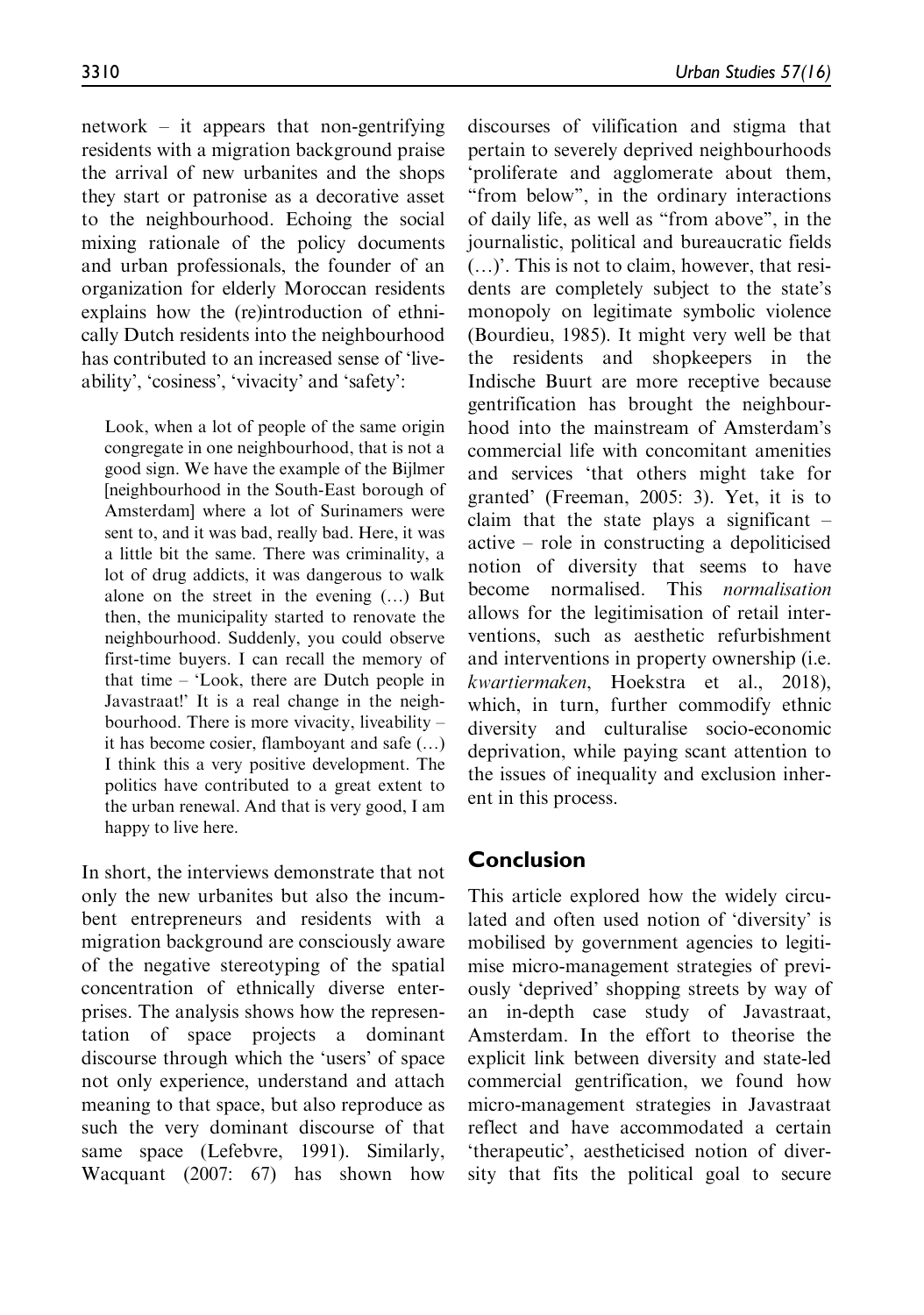socio-economic development and security in a super-diverse context. Although the social and cultural heterogeneity of the retail landscape is acknowledged and there seems to be genuine commitment to inclusivity, in practice the municipality seems to adhere to a specific, ideal typical version of diversity that is consistent with high quality and upmarket cultural features.

With the local government and housing associations as active actors in the urban micro-management of Javastraat, transitions in the shopping street are managed by direct and indirect regulation. Through zoning plans, aesthetic refurbishment and interventions in property ownership, the government agencies retain the prerogative to make a distinction between elements of ethno-cultural diversity that are deemed 'acceptable' and 'unacceptable'. Stressing the importance of 'quality improvements', the city government implicitly conveys the message that the – although steadily declining – socio-spatial manifestation of ethnic enterprises meets neither the physical criteria of cleanliness, orderliness and aesthetic appeal, nor the potentiality to competitively engage in a striving neighbourhood economy (see Rath et al., 2018). Instead, the focus has shifted exclusively onto upscale, cultural 'boutiques' (Zukin et al., 2009) that are assumed to attract a different type of resident, that is, one with a higher socio-economic status who is approached not only as a more effective market actor, but also as an active agent who can re-constitute the tainted image that ethnic entrepreneurship entails. This *management* strategy, predicated on the process of state-led commercial gentrification under the discursive umbrella of social mixing (Bridge et al., 2011; Lees, 2008; cf. Uitermark et al., 2007), has implications for how diversity is understood and mobilised in both the dominant discourse of urban government and the everyday perception of shopkeepers and residents in the urban public sphere.

First of all, socio-economic determinants of the diverse cultural identities in question are essentially displaced onto ethnic signifiers (Bonjour and Duyvendak, 2018; Goonewardena and Kipfer, 2005). As a consequence, the spatial congregation and prolonged existence of ethnic differences are tied to notions of socio-economic deprivation. The effects of these associations are felt at the level of urban public policies as well. Once the neighbourhood is labelled economically detrimental, it is easier for the actors in the urban renewal process to justify special measures 'which can have the effect – if not the intention – of destabilizing and further marginalizing their occupants [...] and rendering them invisible or driving them out of a coveted space' (Wacquant, 2007: 69). Similarly, the ethnically Dutch owners of more upscale cultural amenities in Javastraat approached ethnic diversity mainly in an abstract sense: they repeatedly highlighted a one-sided, isolated feature that ethnic entrepreneurs seem to share: a lower socioeconomic position. Consequently, the spatial concentration of ethnic entrepreneurs is, on the basis of this determinant, considered as a uniform group lacking the ability to uphold the production and consumption of more expensive cosmopolitan products.

Secondly, and as a consequence of the abstract comprehension of diversity, we follow De Oliver's (2016) reconceptualisation of diversity in the gentrification process: although the retail landscape of Javastraat remains a 'site of difference' (Lees, 1996: 458), it should be approached 'as a lifestyle amenity that incrementally obscures its origins in race/ethnicity ...'. As such, the notion of diversity is '... supplanted by a new "vanguard'' articulation of ''Otherness'' that currently corresponds to the agenda and power of new actors in the inner city' (De Oliver, 2016: 1302).

However, in addition to De Oliver's eloquent remarks on the discursive shift of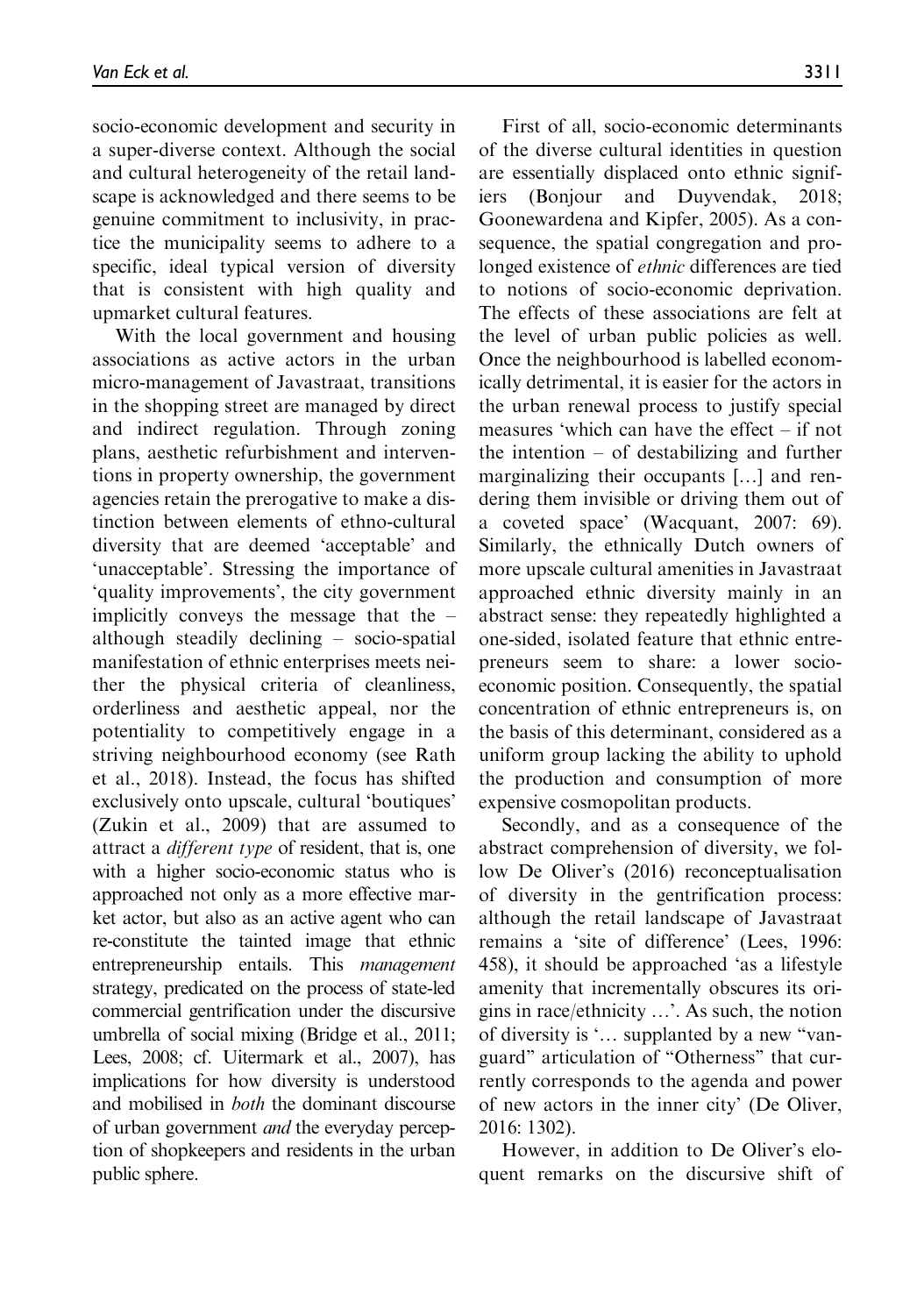diversity, our study suggests that it is not only more powerful actors such as government agencies and gentrifiers that adhere to a more sanitised articulation of diversity, but that ethnic entrepreneurs and residents themselves reverberate the negative associations of ethnic particularism as well. Having embedded our research in the literature of the symbolic politics of gentrification (De Koning, 2015; Hoekstra et al., 2018; Sakizlioglu and Uitermark, 2014) by looking specifically at the discourse on diversity, we add that the normalisation of the sanitised notion of this concept further legitimises state-led gentrification strategies, while moving attention away from the unequal power relations and exclusion that are inherent in the process.

### Acknowledgements

This article is based on a series of student projects on the changing retail landscape of Javastraat, Amsterdam, lasting from 2010 to 2018, and emerged out of the Amsterdam contribution to the 'Global Cities, Local Shops' project led by Sharon Zukin, Philip Kasinitz and Xiangming Chen. The authors wish to express their sincere gratitude to all partners in this research endeavour – notably Marvin Hogervorst, Aukje IJpma, Todor Kesarovski, Adriaan Rottenberg and Anke van der Made – for their data, suggestions and inspirations. The authors are also indebted to the Program Group 'Political Sociology' and the Center for Urban Studies at the University of Amsterdam, as well as the Netherlands Institute in Turkey, the School of Humanities and Social Sciences at Massey University, Auckland, and the Migration Research Center (MiReKoc) at Koc University, Istanbul, for giving the third author the opportunity to work on this article while being a research fellow.

### Declaration of conflicting interests

The author(s) declared no potential conflicts of interest with respect to the research, authorship, and/or publication of this article.

## Funding

The author(s) received no financial support for the research, authorship, and/or publication of this article.

# ORCID iD

Iris Hagemans **D** [https://orcid.org/0000-0001-](https://orcid.org/0000-0001-7918-2684) [7918-2684](https://orcid.org/0000-0001-7918-2684)

### **Note**

1. The problem with this approach in case study research is that, no matter how a single neighbourhood is selected, it will never be representative of gentrifying neighbourhoods. As Small (2009: 16) reminds us, no 'sample' of a single neighbourhood can meet the criterion that the empirical findings derived from the case are similar to those that would be obtained from the whole population. Case study research is therefore concerned about analytical generalisation, rather than statistical generalisation (see Yin, 2009).

### References

- Blokland T and van Eijk G (2010) Do people who like diversity practice diversity in neighbourhood life? Neighbourhood use and the social networks of 'diversity-seekers' in a mixed neighbourhood in the Netherlands. Journal of Ethnic and Migration Studies 36(2): 313–332.
- Bonjour S and Duyvendak JW (2018) The 'migrant with poor prospects': Racialized intersections of class and culture in Dutch civic integration debates. Ethnic and Racial Studies 41(5): 882–900.
- Bourdieu P (1984) Distinction: A Social Critique of the Judgment of Taste. London: Routledge.
- Bourdieu P (1985) The social space and the genesis of groups. Social Science Information 24(2): 195–220.
- Bridge G and Dowling R (2001) Microgeographies of retailing and gentrification. Australian Geographer 32(1): 93–107.
- Bridge G, Butler T and Lees L (eds) (2011) Mixed Communities: Gentrification By Stealth? Chicago, IL: Policy Press.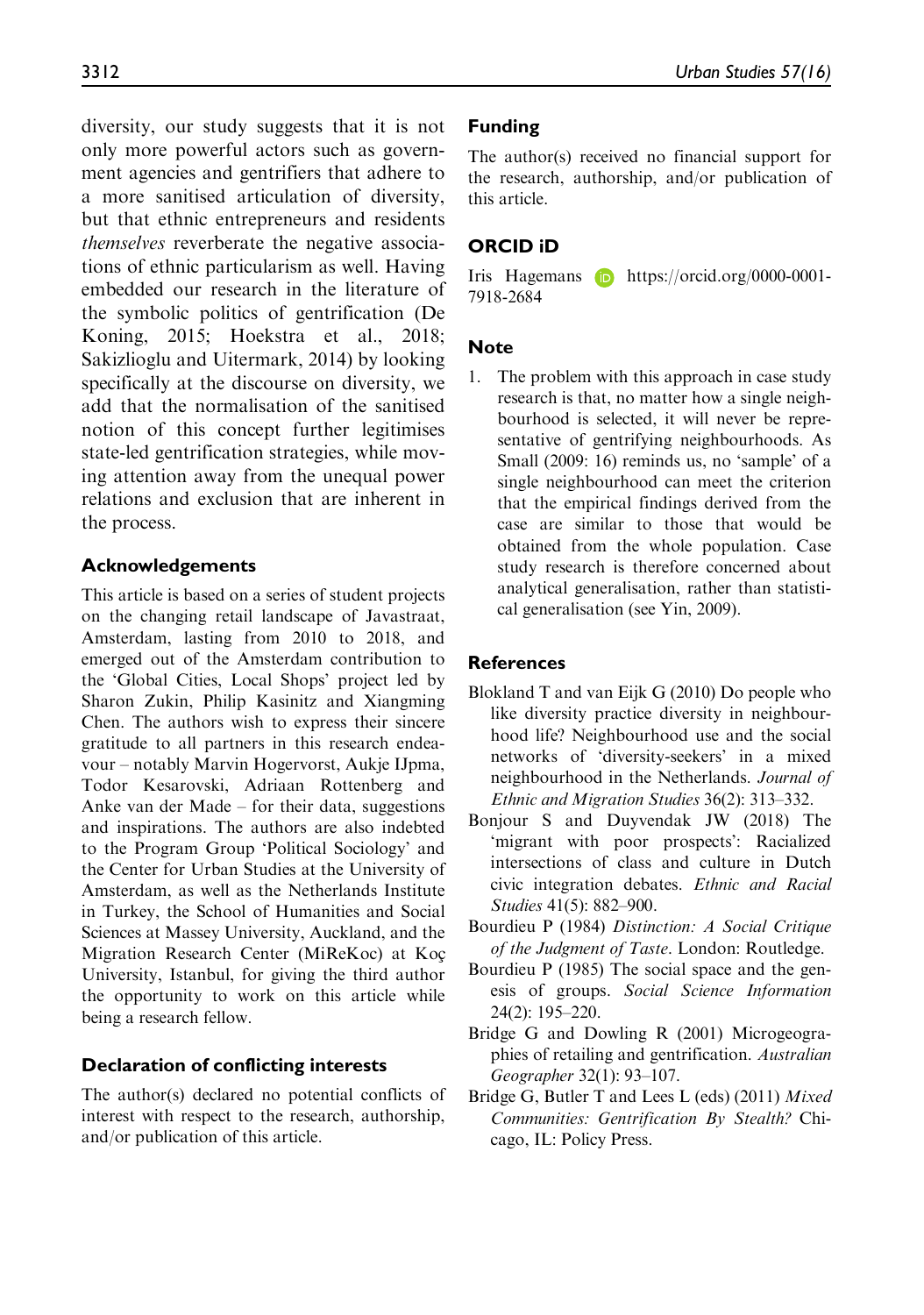- Cameron S and Coaffee J (2005) Art, gentrification and regeneration – From artist as pioneer to public arts. European Journal of Housing Policy 5(1): 39–58.
- Clark GL (2014) Roepke lecture in economic geography: Financial literacy in context. Economic Geography 90(1): 1–23.
- De Koning A (2015) 'This neighbourhood deserves an espresso bar too': Neoliberalism, racialization, and urban policy. Antipode 47(5): 1203–1223.
- De Oliver M (2016) Gentrification as the appropriation of therapeutic 'diversity': A model and case study of the multicultural amenity of contemporary urban renewal. Urban Studies 53(6): 1299–1316.
- Duany A (2001) Three cheers for gentrification. American Enterprise Magazine April/May: 36–39.
- Ernst O and Doucet B (2014) A window on the (changing) neighbourhood: The role of pubs in the contested spaces of gentrification. Tijdschrift voor economische en sociale geografie 105(2): 189–205.
- Freeman L (2005) Displacement or succession? Residential mobility in gentrifying neighborhoods. Urban Affairs Review 40(4): 463–491.
- Gonzalez S and Waley P (2013) Traditional retail markets: The new gentrification frontier? Antipode 45(4): 965–983.
- Goonewardena K and Kipfer S (2005) Spaces of difference: Reflections from Toronto on multiculturalism, bourgeois urbanism and the possibility of radical urban politics. International Journal of Urban and Regional Research 29(3): 670–678.
- Hackworth J and Rekers J (2005) Ethnic packaging and gentrification: The case of four neighborhoods in Toronto. Urban Affairs Review 41(2): 211–236.
- Hage G (1997) At home in the entrails of the west: Multiculturalism, ethnic food and migrant home-building. In: Grace H, Hage G, Johnson L, et al. (eds) Home/World: Space, Community and Marginality in Sydney's West. Annandale: Pluto Press, pp. 99–153.
- Hagemans I, Hendriks A, Rath J, et al. (2015) From greengrocers to cafés: Producing social diversity in Amsterdam. In: Zukin S, Kasinitz P and Chen X (eds) Global Cities,

Local Streets: Everyday Diversity from New York to Shanghai. New York: Routledge, pp. 90–119.

- Heijdra T (2000) Zeeburg. Geschiedenis van de Indische Buurt en Oostlijk Havengebied. Alkmaar: Illiano.
- Hochstenbach C (2015) Stakeholder representations of gentrification in Amsterdam and Berlin: A marginal process? Housing Studies 30(6): 817–838.
- Hoekstra M, Van Gent W and Boterman WR (2018) Kwartiermaken als symbolische politiek in overheidsgestuurde gentrificatie. Sociologos 39(3): 242–262.
- Lees L (1996) In the pursuit of difference: Representations of gentrification. Environment and Planning A: Economy and Space 28(3): 453–470.
- Lees L (2008) Gentrification and social mixing: Towards an inclusive urban renaissance? Urban Studies 45(12): 2449–2470.
- Lefebvre H (1991) The Production of Space. Oxford: Blackwell Publishing.
- Mermet A-C (2017) Global retail capital and the city: Towards an intensification of gentrification. Urban Geography 38(8): 1158–1181.
- Municipality of Amsterdam (1999) Nota stedelijke vernieuwing. Amsterdam: Gemeente Amsterdam.
- Municipality of Amsterdam (2008) Woonvisie Amsterdam tot 2020. Amsterdam: Gemeente Amsterdam.
- Municipality of Amsterdam (2010) Bestemmingsplan Indische Buurt en Flevopark. Amsterdam: Gemeente Amsterdam Stadsdeel Oost.
- Rath J (2010) Debating multiculturalism: Europe's reaction in context. Available at: [http://](http://red.pucp.edu.pe/ridei/files/2012/11/121117.pdf) [red.pucp.edu.pe/ridei/files/2012/11/121117.pdf](http://red.pucp.edu.pe/ridei/files/2012/11/121117.pdf) (accessed 16 April 2019).
- Rath J, Bodaar A, Wagemaakers T, et al. (2018) Chinatown 2.0: The difficult flowering of an ethnically themed shopping area. Journal of Ethnic and Migration Studies 44(1): 81–98.
- Rose D (2004) Discourses and experiences of social mix in gentrifying neighbourhoods: A Montréal case study. Canadian Journal of Urban Research 13(2): 278–316.
- Sakizlioglu NB and Uitermark J (2014) The symbolic politics of gentrification: The restructuring of stigmatized neighborhoods in Amsterdam and